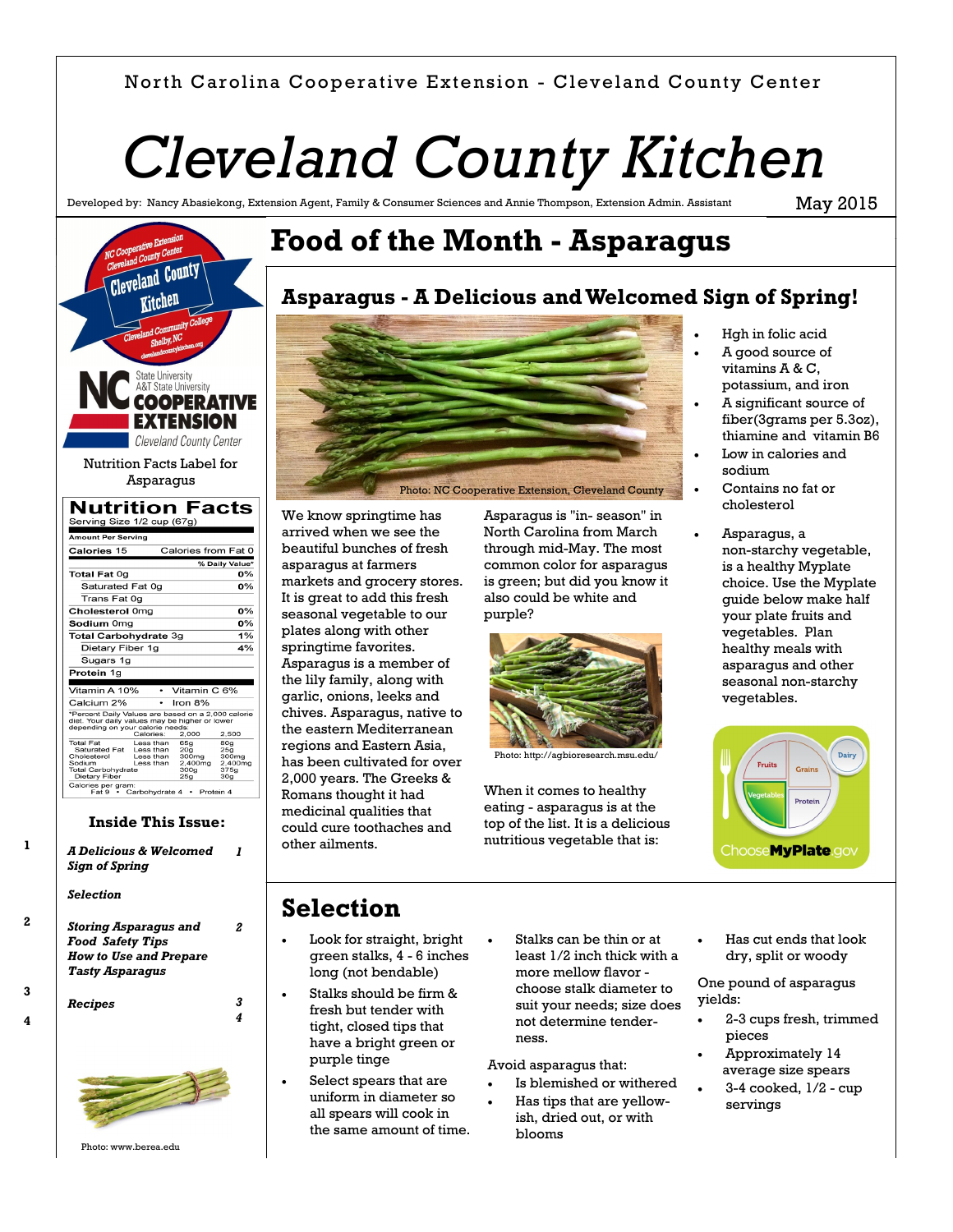Developed by: Nancy Abasiekong, Extension Agent, Family & Consumer Sciences and Annie Thompson, Extension Admin. Assistant May 2015

## **Storing Asparagus and Food Safety Tips**

#### **Storage:**

Asparagus looses quality and flavor quickly - use within one to three days after purchasing. To store, wrap a moist paper towel around the base of the bunch, place in a plastic bag and store in the refrigerator vegetable crisper.



Photo: http://www.seriouseats.com// mages/20120425-spring-risotto-3.jpg

#### **Food Safety Tips:**

- Store vegetables away from meat, poultry, or seafood products.
- Wash hands before and after handling fresh produce.
- Wash asparagus with a quick rinse in cool running water when ready to use (do not use soap or detergent).
- If tips have sand on them, dip in and out of a container of cool water, then rinse well.
- Trim off tough white ends or bend the bottom of a spear until it breaks naturally (it should be brittle and "crack" naturally). Use this as a guide for trimming the remaining spears.

 Use a separate cutting board for vegetables.

#### Other Tips:

- If asparagus stalks are stringy, use a vegetable peeler to lightly trim away outer layer.
- White asparagus may need to have the outer woody stem peeled off. (Vendors may also sell white asparagus ready-peeled and ready-to-cook; ask if available)



## **How to Use and Prepare Tasty Asparagus**

Asparagus can be prepared in many ways – blanched or boiled in a small amount of water, microwaved, steamed, stir-fried or roasted. Be careful not to overcook asparagus. Retain its bright green color and crisp tenderness by cooking it just until fork-tender. Asparagus can also be frozen or canned to preserve it. Use within 1 year.

Here are a few quick ways to prepare asparagus:

**Blanch asparagus spears** for 2 minutes – serve on a tray with dip and other vegetables. Blanched asparagus spears can be angle-cut and added to salads, stir-fries, casseroles, soups or omelets.

**To Steam:** use a standard steaming basket or special asparagus steamer. Cut washed asparagus to fit basket, bring 1 inch of water to a boil. Add asparagus, cover, steam 5 – 8 minutes.

**To Microwave**: Use a microwavable dish with lid; place washed and trimmed asparagus in dish, add ¼ cup water and cover. Cook on High 4 – 8 minutes, rotating dish halfway through cooking time. Check for tenderness, if not yet tender enough, let stand a few minutes.

**To Stir-Fry:** Wash and trim asparagus, angle-cut into 1 – 2 inch pieces**.** Heat 1 - teaspoon of oil for each dozen spears. Stir-fry pieces in hot oil 3 – 5 minutes. Cover and let stand for a minute, if desired tenderness has not been reached.

**To Roast:** Preheat over to 400 degrees F. Place asparagus spears in a single layer on a large rimmed-baking sheet. Lightly drizzle asparagus with oil, turn to coat. Season with salt and pepper (or other seasonings). Roast (uncovered) turning occasionally, until lightly browned and fork-tender, about 18-20 minutes. [263 words]

**To Freeze:** Wash thoroughly, sort by size. Cut in 2-inch lengths or leave in spears. Blanch, cool and drain. Package, seal and freeze. Blanching Times: (in boiling water): Small stalks - 2 minutes Medium stalks - 3 minutes Large stalks - 4 minutes

**For more information on the** *Top 10 Ways to Enjoy Asparagus,* see the Fruits & Veggies More Matters website <http://www.fruitsandveggiesmorematters.org/top-10-ways-to-enjoy-asparagus>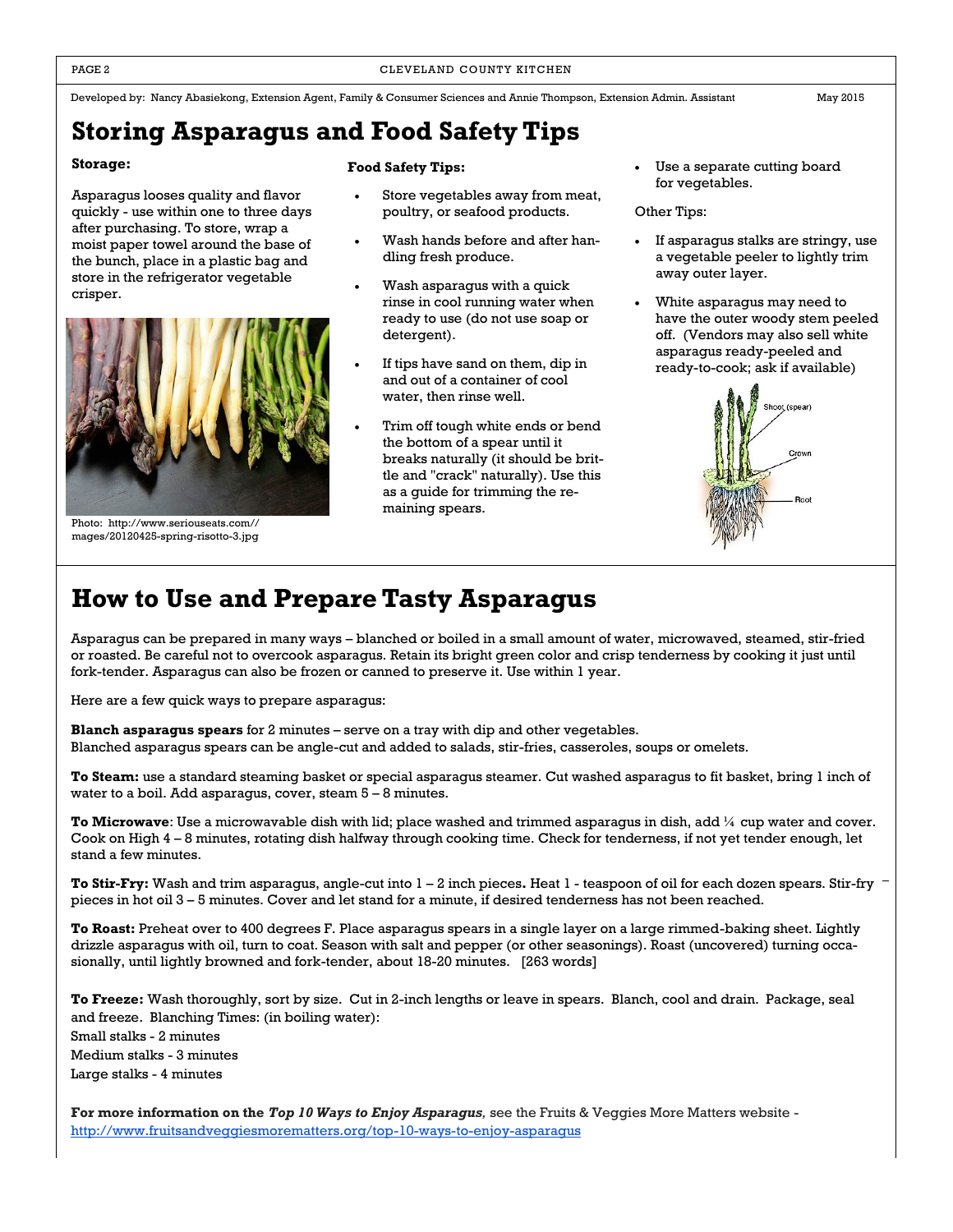#### CLEVELAND COUNTY KITCHEN **EXECUTE A RESISTENT COUNTY KITCHEN**

Developed by: Nancy Abasiekong, Extension Agent, Family & Consumer Sciences and Annie Thompson, Extension Admin. Assistant May 2015

# **Marinated Asparagus Salad**

Source: Fruits & Veggies More Matters

1 pound fresh asparagus 1 small red (or other) onion, halved and thinly sliced 1 or 2 tomatoes, chopped Italian salad dressing

#### Directions:

Cook asparagus by any of the methods described on previous page. Cool. Combine with onion and tomatoes and enough salad dressing to moisten

(about 2-3 Tbs.) Stir gently. Cover and refrigerate several hours or overnight. Stir again before serving. Serves 4

# **Asparagus Tomato Salad**

1 pound fresh asparagus, trimmed and cut into 1inch pieces 1 small zucchini, halved and cut into 1/4 inch slices

- 
- 1 garlic clove, minced 1/4 tsp seasoned salt
- 
- 
- 1/4 cup minced, fresh parsley

3 Tbs. olive oil 2 Tbs. red wine vinegar

- 
- 1/4 tsp honey mustard 1 cup cherry or grape tomatoes halved
- 1/4 cup sliced green onions 1/4 cup shredded fresh mozzarella cheese

Place asparagus and zucchini in a steamer basket. Place in a saucepan over 1 inch of boiling water. Cover and steam for 2 minutes. Rinse in cold water. In large bowl, whisk together olive oil, red wine vinegar, garlic, seasoned salt and honey mustard. Pour over asparagus mixture; toss to coat. Toss in tomatoes and green onions. Sprinkle with mozzarella cheese and parsley. Source: UK-Kentucky Cooperative Extension Service

# **Asparagus Frittata**

1-1/2 cups egg substitute 2 scallions, chopped 2 Tbs. olive oil 1/3 cup Parmesan cheese 24 asparagus spears, trimmed 1 tsp. dried mint (optional)

Photo: [extension.illinois.edu](https://www.google.com/url?sa=i&rct=j&q=&esrc=s&source=images&cd=&cad=rja&uact=8&ved=0CAYQjB0&url=http%3A%2F%2Fextension.illinois.edu%2Fdiabetesrecipes%2Fsort.cfm%3Ffn%3Dmain&ei=9_J2VdzpLIHnsAX4soK4BA&bvm=bv.95039771,d.cWc&psig=AFQjCNHJFNnPfHwG4glq6PZYDHZlcMF) 

Slice asparagus into 1 inch diagonal slices. Heat oil in a 10 inch non-stick skillet and sauté asparagus and scallions for 5 minutes.

Blend egg substitute, cheese, and mint. Pour over asparagus and scallions in skillet and cook on medium heat, gently pulling sides from skillet to cook eggs throughout.

Cover skillet with lid once egg mixture is cooked halfway through. Use a spatula to divide it into thirds. Turn each piece once. Serve Immediately.

Source: Fruits & Veggies More Matters

# **Fettuccine with Fresh Vegetables**

8oz. Uncooked fettuccine 2-1/2 Tbs. olive oil 2 Tbs. Mrs. Dash® Garlic & Herb Seasoning Blend 1 medium red bell pepper, cored and seeded, cut into thin strips 2 cups chopped asparagus 1/4 cup fresh lemon juice 3/4 cup shredded Provolone/Mozzarella cheese blend

Prepare pasta according to package directions.

Meanwhile, heat oil in large skillet over medium heat; add vegetables and Mrs. Dash® Garlic & Herb Seasoning Blend.

Cook and stir until tender (about 8 minutes.)

Toss together hot pasta, vegetables and lemon juice. Mix in cheese and serve! Source: Fruits & Veggies More Matters

NC Cooperative Extension **May 2015** Cleveland County Center 130 South Post Road, Suite 1 Shelby, NC 28090 704-482-4365 cleveland.ces.ncsu.edu clevelandcountykitchen.org



Developed by: Nancy Abasiekong, Extension Agent, Family & Consumer Sciences and Annie Thompson, Extension Administrative Assistant